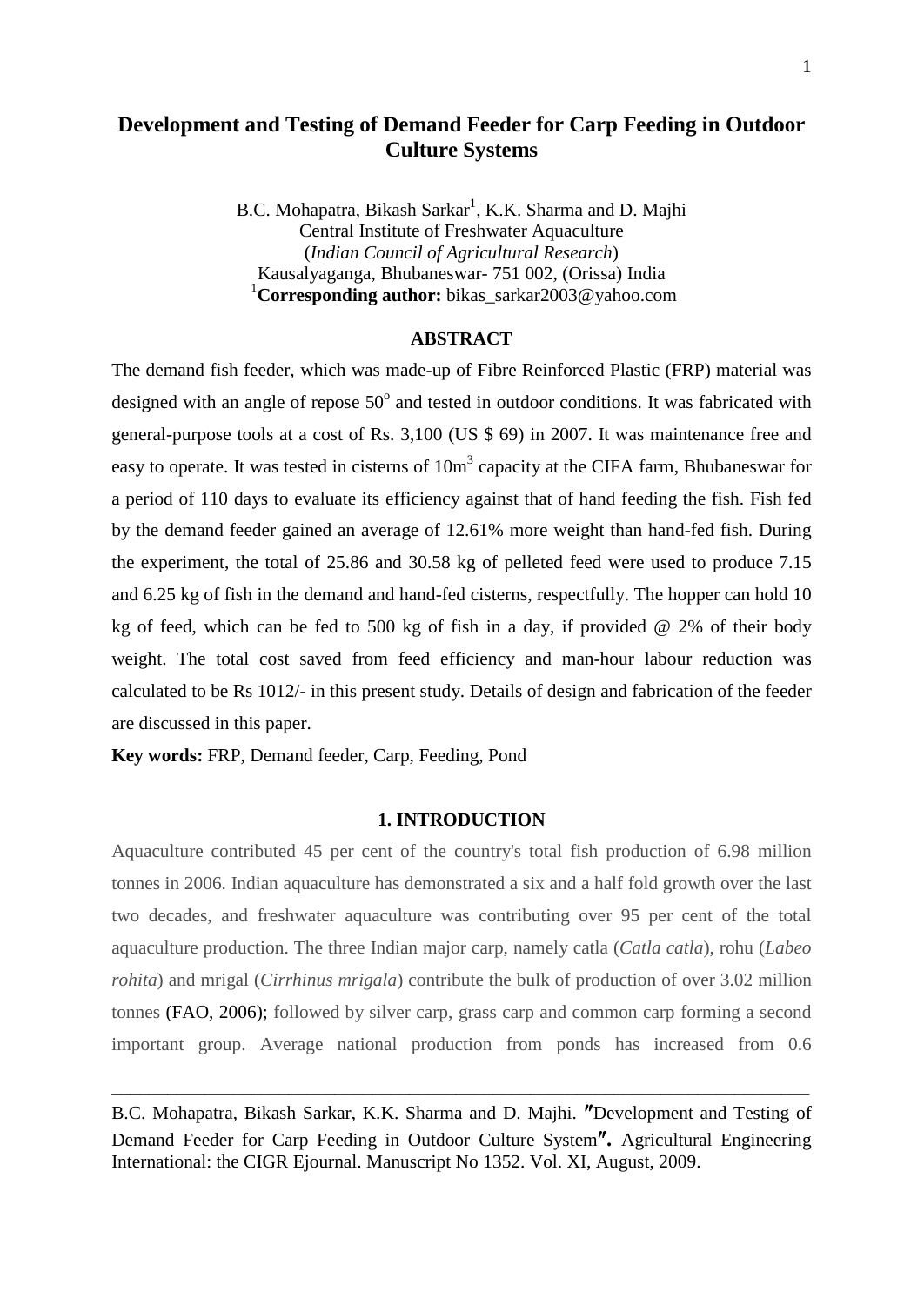tonnes/ha/year in 1974 to 2.2 tonnes/ha/year at present, and several farmers are even demonstrating production levels as high as 8–12 tonnes/ha/year. The technologies of induced carp breeding, and polyculture in ponds and tanks are virtually revolutionizing the freshwater aquaculture sector and turning it into a fast growing industry. In addition, the sector has been witnessing increased interest in diversification with the inclusion of high-valued species, including medium and minor carp, catfish, murrels, etc. Per capita fish consumption in the country has reached to 8 kg per year as against the required level of 11 kg. The continuous supply of fish for consumption to the ever-increasing population can only be achieved through vertical and horizontal expansion of existing aquaculture practices in the country.

One of the major components of scientific fish culture is the providing of artificial feeds to the fish according to their requirement, which helps in reducing the feed loss and in maintaining a suitable culture environment. One of the most important challenges for engineers is the designing of proper feeding devices for fish farm use. Several authors have reported different types of automatic fish feeding devices (Baldwin 1983; Charlton and Bergot, 1986; Parker 1989; Mohapatra et al., 2003) and different kinds of demand feeders (Statler, 1982; Meriwether, 1986; Alexander et al., 1993; Alanara, 1996; Mohapatra et al., 2003; Rubio et al., 2004). Many of the existing feeders operate successfully with pelleted or powdered feed (Parker, 1989), but, these have not been tested for carp feeding in Indian conditions. In most of the automatic feeders, it is difficult to adjust the exact time and amount of feed to be delivered to fish, as well to document the real feed demands and appetite of the fish. Automatic feeding leads to over feeding, waste of food and pollution of pond water. From these points of view, the self–demand feeders appear to be preferable and fish themselves decide when and what amount of feed they consume. Because of some good qualities such as easy construction, low cost and low maintenance requirements, demand feeders will be more useful in the aquaculture sector.

In the present study the objectives were:

- To design and fabricate a demand feeder suitable for delivering pelleted feed to Indian major carp in the aquaculture system,
- To test its efficiency and usefulness for delivering pelleted feed in field conditions, and

B.C. Mohapatra, Bikash Sarkar, K.K. Sharma and D. Majhi. ″Development and Testing of Demand Feeder for Carp Feeding in Outdoor Culture System″**.** Agricultural Engineering International: the CIGR Ejournal. Manuscript No 1352. Vol. XI, August, 2009.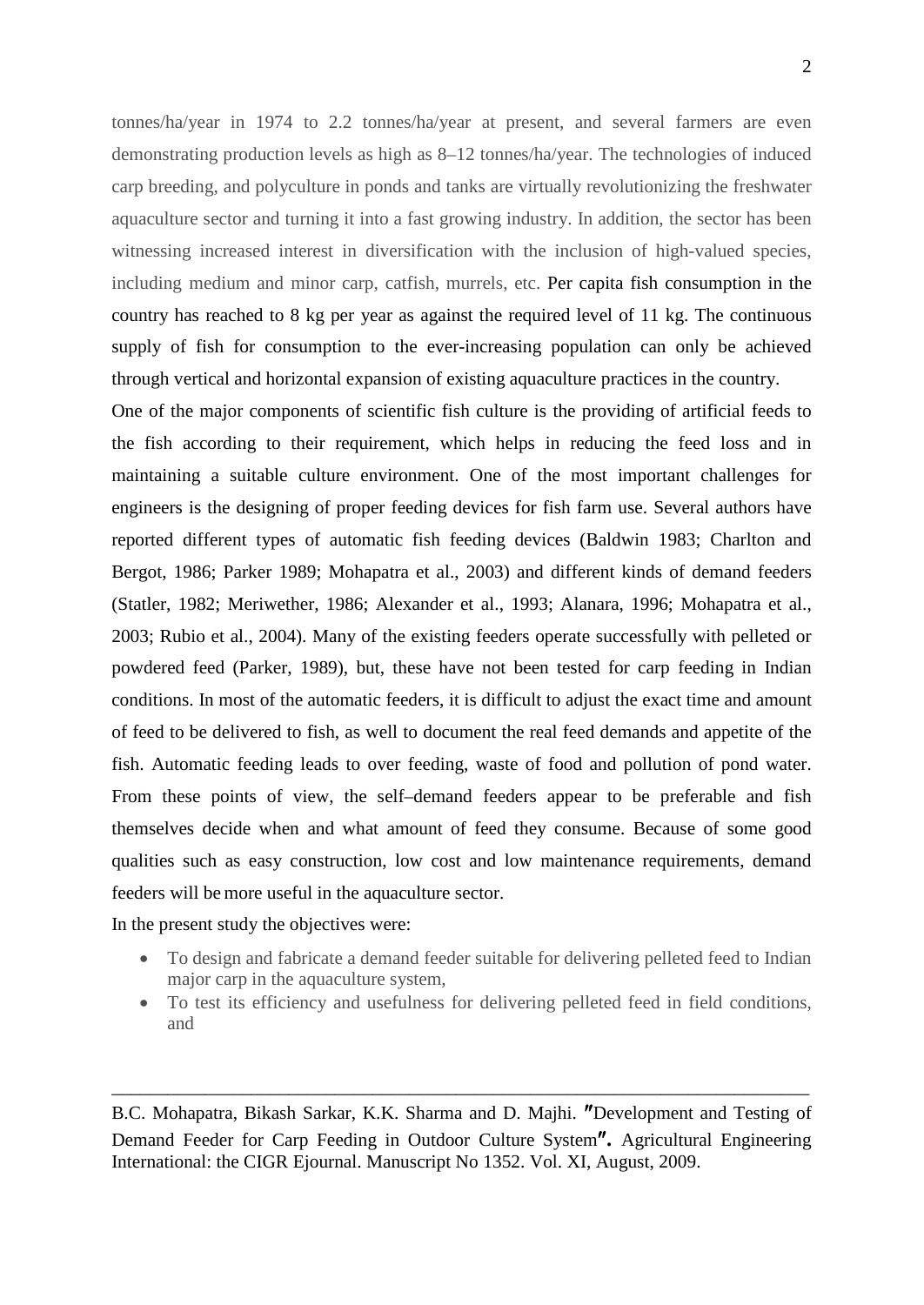• To estimate the gain in fish production by use of this gadget over traditional methods of feeding.

## **2. MATERIALS AND METHODS**

The demand feeder was designed with an angle of repose  $50^{\circ}$  and fabricated with FRP material for pelleted feed for outdoor culture systems used to feed the fish. The angle of repose/ angle of inclination plays an important role in designing any feeding devices for aquaculture purposes. In demand feeding systems, feed drops by gravitational force, which is directly related to the angle of repose. Before designing the feed hopper, the angle of repose was calculated to be  $41^{\circ}$  for pelleted feed with size specifications of (Specific weight: 0.49 g/cc; feed diameter:  $2.5 \pm 0.16$  mm and avg. length  $8.7 \pm 1.19$  mm) at normal room temperature. In the present design, we have taken the angle of repose as  $50^{\circ}$ , which was slightly higher than the actual required angle of repose  $(41^{\circ})$  of that particular material for effective and free flow of feed material (Fig.1).



### **Fig.1. Schematic diagram of FRP demand feeder hopper**

The main components of the feeder were a 30 L capacity feed hopper, an activating mechanism and a hopper holding stand (Fig. 2).

B.C. Mohapatra, Bikash Sarkar, K.K. Sharma and D. Majhi. ″Development and Testing of Demand Feeder for Carp Feeding in Outdoor Culture System″**.** Agricultural Engineering International: the CIGR Ejournal. Manuscript No 1352. Vol. XI, August, 2009.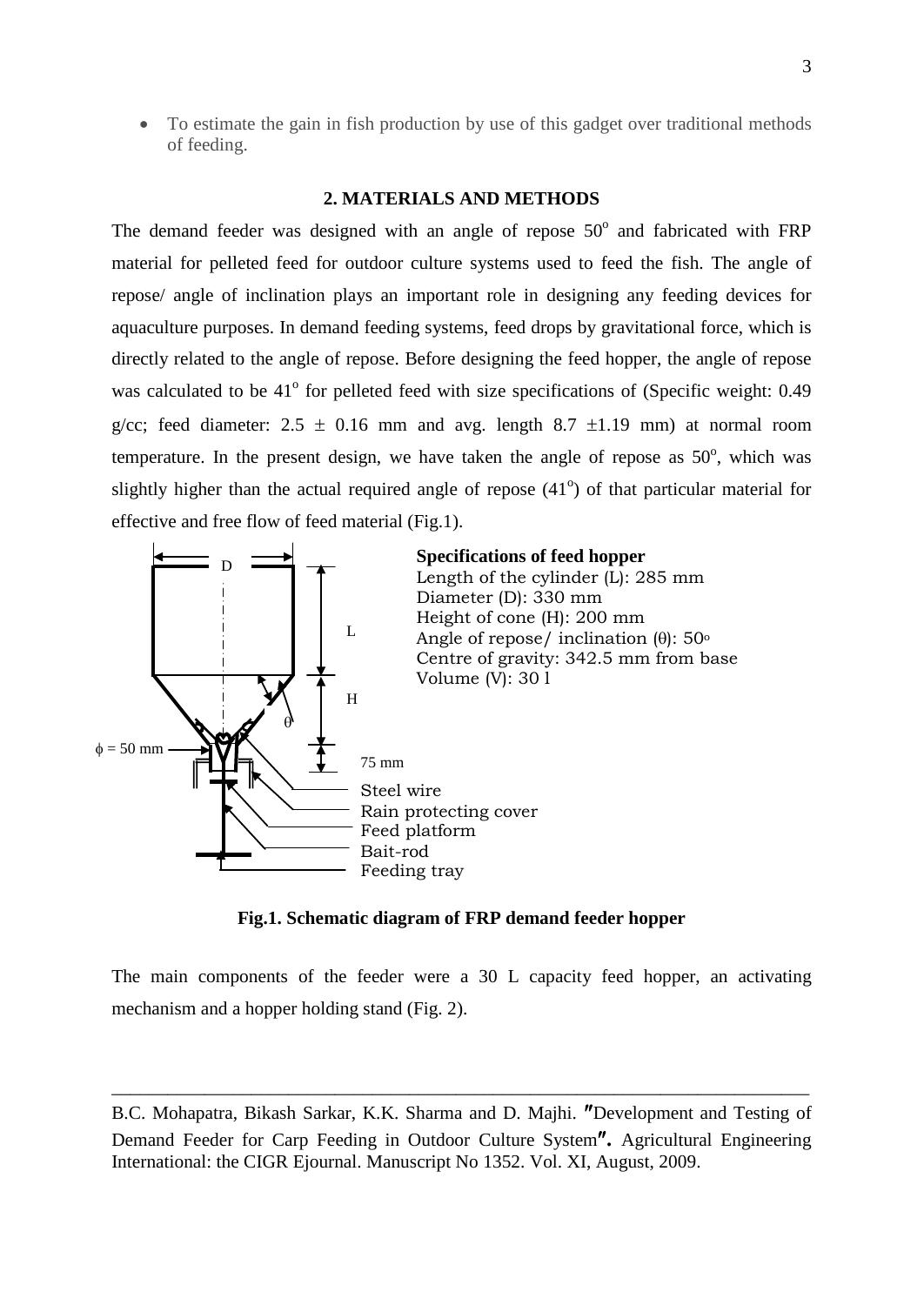

### **Fig.2. View of the demand feeder in the rearing tank**

In 2007, the fabrication cost of a feeder was about Rs. 3,100 or US \$ 69 (Table 1). The tools and construction skills required were available in the CIFA workshop. The FRP feed hopper was fabricated from a wooden mould by hand–lay-up process. A short threaded piece of Rigid PVC (SCH-80) of 50 mm diameter and 50 mm length was joined at the end of the conical bottom of the hopper. The joint was reinforced with glassfibre. A rain protecting cover of 200 mm diameter and 150 mm length was fabricated from acrylic (PMMA) tube, where one end was covered with a 5 mm thick acrylic sheet in a 50 mm diameter hole at the centre of the sheet. The rain protecting cover was fixed to the threaded portion of the conical bottom with two threaded PVC sockets (φ50×20 mm). For holding the bait-rod, two pieces of

B.C. Mohapatra, Bikash Sarkar, K.K. Sharma and D. Majhi. ″Development and Testing of Demand Feeder for Carp Feeding in Outdoor Culture System″**.** Agricultural Engineering International: the CIGR Ejournal. Manuscript No 1352. Vol. XI, August, 2009.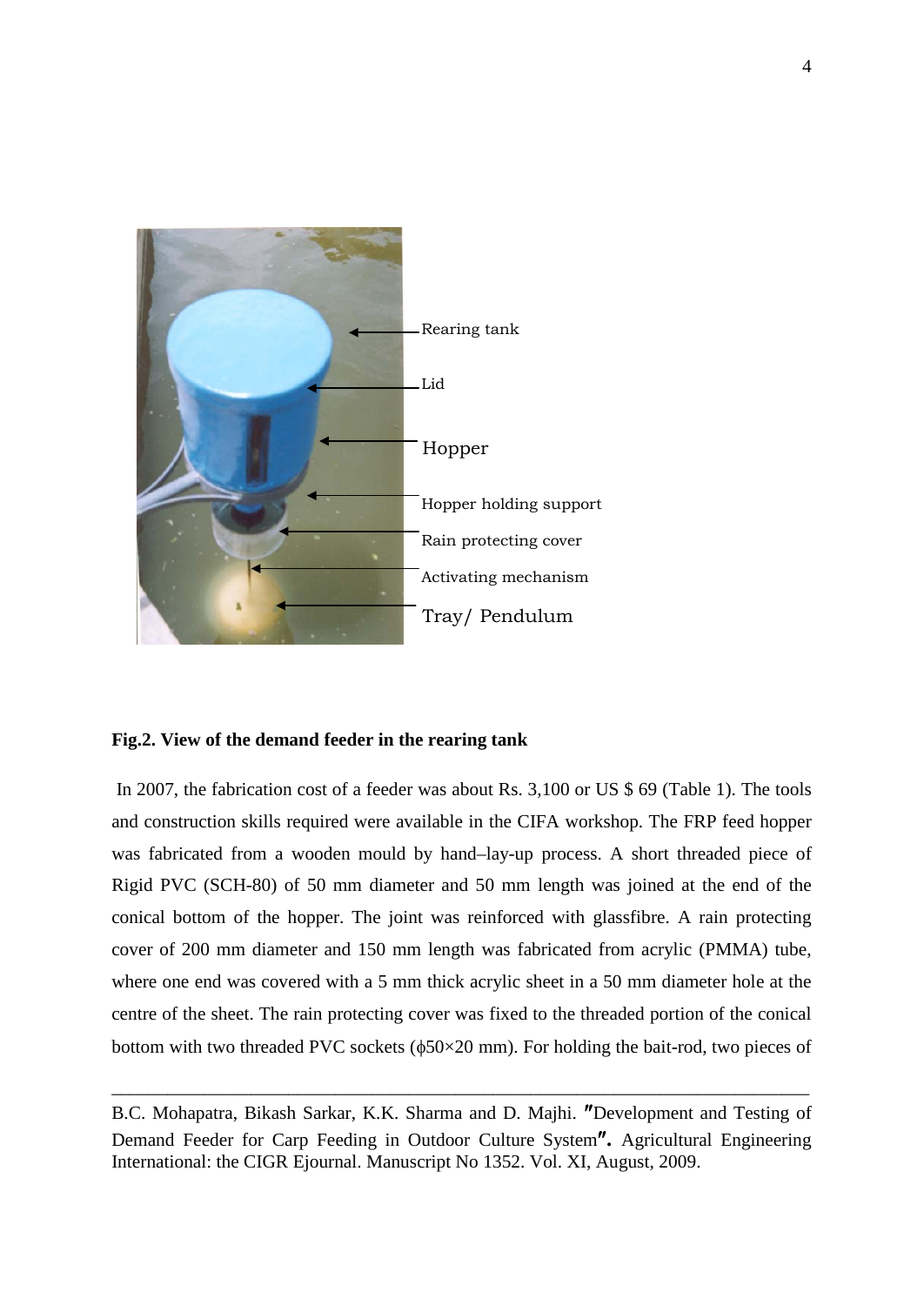MS angle-iron (L shaped with 5 mm diameter holes) were riveted to the body at a distance of 380 mm from the top of the hopper.

| Sl. | Description                                   | Qty               | <b>Unit Cost</b> | Total        |
|-----|-----------------------------------------------|-------------------|------------------|--------------|
| No. |                                               |                   | (Rs.)            | $cost$ (Rs.) |
| 1   | FRP feed hopper (301)                         | 01                | 1250             | 1250         |
| 2   | FRP hopper lid                                | 01                | 475              | 475          |
| 3   | Acrylic pipe: $\phi$ 200 × 150 mm length      | 01                | 250              | 250          |
| 4   | Acrylic sheet: $\phi$ 200 $\times$ 5 mm thick | 01                | 75               | 75           |
| 5   | Steel wire (Clutch wire)                      | 01                | 11               | 11           |
| 6   | Jam nut                                       | 01                | 4                | 4            |
| 7   | RPVC Socket: $\phi$ 50 × 15 mm                | 02                | 6                | 12           |
| 8   | RPVC Nipple: $\phi$ 50 × 75 mm                | 01                | 9                | 9            |
| 9   | Bait rod: $\phi$ 3 mm                         | $01 \text{ m}$    | 40               | 40           |
| 10  | Nut & Bolt: $M 6 \times 100$                  | 01                | 25               | 25           |
| 11  | Nut & Bolt: $M 6 \times 50$                   | 01                | 20               | 20           |
| 12  | Feed disc: $\phi$ 100 × 5 mm thick            | 01                | 8                | 8            |
| 13  | MS pipe: $\phi$ 25 mm (M)                     | 01 <sub>m</sub>   | 120              | 120          |
| 14  | MS pipe: $\phi$ 32 mm (M)                     | $01 \text{ m}$    | 155              | 155          |
| 15  | MS flat                                       | 01m               | 45               | 45           |
| 16  | Cement concrete                               | $0.2 \text{ m}^3$ | 1800             | 360          |
| 17  | GI<br>Miscellaneous<br>(Paints,<br>wire, L.S. |                   |                  | 241          |
|     | PP ropes, etc.)                               |                   |                  |              |
|     | <b>Total</b>                                  |                   |                  | 3100         |

**Table 1: List of materials required for fabrication of one FRP demand fish feeder** (Cost during April 2007)

(Rs 3,100 or US \$ 69 based on Indian rupee in 2007)

Steel clutch wire along with the bait rod was fixed between the two clamps and at the other end of the wire, a draw nut was fitted to adjust the length of wire. The bait rod ( $\phi$  5  $\times$  600 mm) was cut at a distance of 400 mm from the bottom, and a threaded bolt of M  $6 \times 100$  mm was welded to it to hold the feed platform. At the other end (bottom) of the bait-rod, another bolt of M  $6 \times 50$  mm was welded to hold the pendulum/ tray. The feeder was placed on the top of a cantilever MS pipe (φ25 mm) ring with the activating mechanism extending into the water (Fig. 2) projected towards the cistern. The length of activating rod in the water was kept at 450-600 mm. Feed dropped by gravity on to the adjustable acrylic feed platform (φ  $80 \times 5$  mm) positioned below the hopper and above the water level on a free-swinging

B.C. Mohapatra, Bikash Sarkar, K.K. Sharma and D. Majhi. ″Development and Testing of Demand Feeder for Carp Feeding in Outdoor Culture System″**.** Agricultural Engineering International: the CIGR Ejournal. Manuscript No 1352. Vol. XI, August, 2009.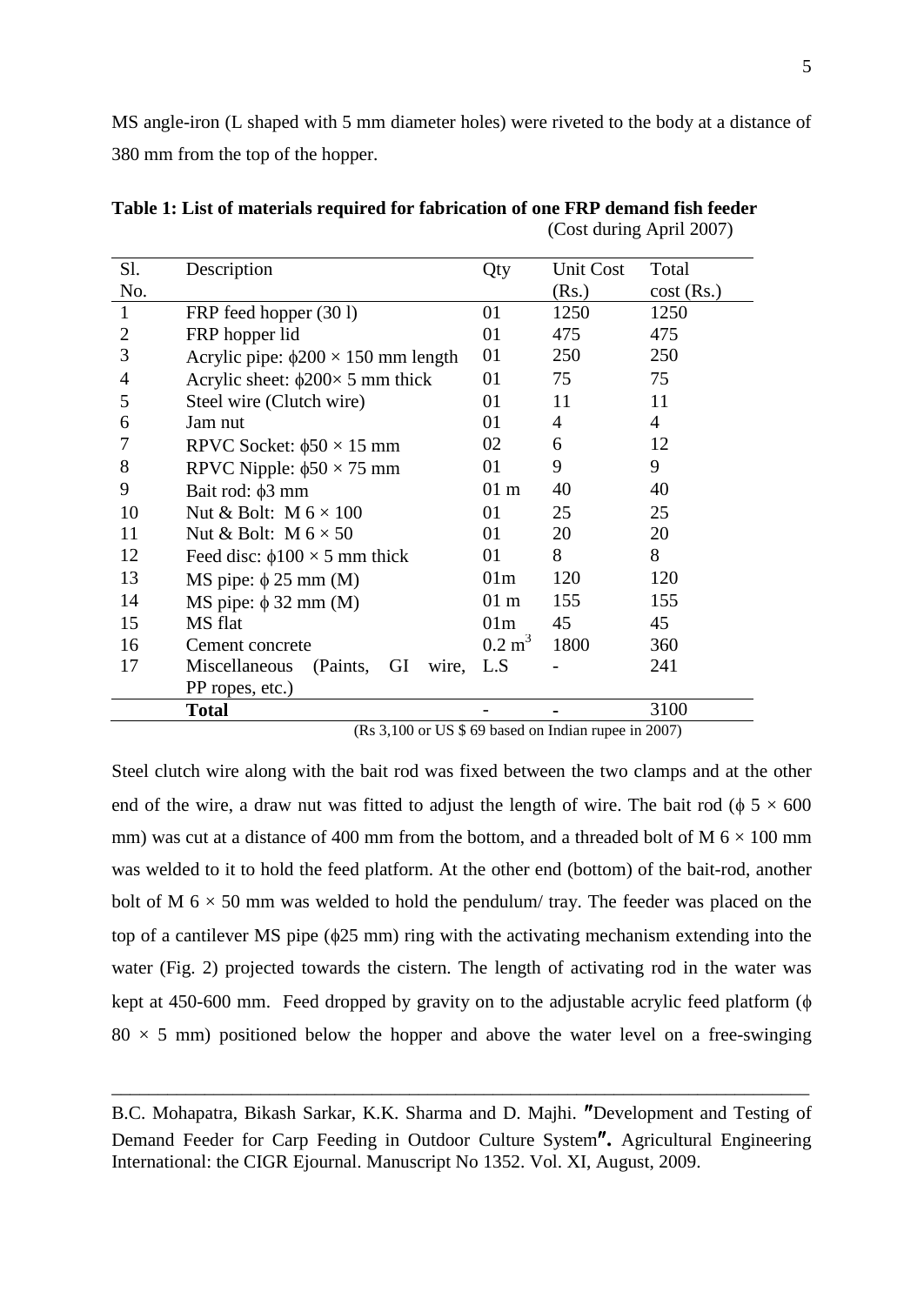activator rod. When fish activated the rod, feed pellets were retained on the feed platform and slowly dropped on the water surface. The gap (distance) between the feed platform and the end of the hopper cone was adjusted as per the size of the pelleted feed.

The feeder was placed over a cantilever stand fixed at the corner of the cemented cistern of capacity 10m<sup>3</sup> for feeding the Indian major carp, *Labeo rohita* reared in it. The demand feeding experiment was conducted in triplicate. At the same time three similar cisterns were used as controls, where the fish were hand-fed in the experiment and control, the fish stocking density was 6 fish/ $m<sup>3</sup>$ . The average initial stocking size of rohu was 31 g. The duration of the experiment was from  $29<sup>th</sup>$  April to  $17<sup>th</sup>$  August 2007. Normal fish rearing practices were followed and the fish were fed daily with pelleted feed (crude protein 26.6%, ether extract 7.8%, crude fibre 6.2% and ash 10.5%) @ 2-3% of their body weight. Every day 10-15% of water was replaced in the cisterns from a near-by canal. The water quality parameters such as dissolved oxygen, carbon dioxide, total alkalinity, pH, ammonia, nitrite, nitrate and phosphate were analyzed every fortnight by standard laboratory procedures (APHA 1998). Growth of fish was estimated by sampling fish from each cistern every fortnight. Based on the growth of fish, the feed quantity was determined and supplied to the rearing cisterns through feeders or by conventional means. The feed conversion ratio (FCR) was calculated using Eq. (1).

$$
FCR = \frac{Feed\ consumed\ by\ fish\ in\ gram}{Weight\ gain\ by\ fish\ in\ gram} \qquad \qquad \dots (1)
$$

In the hand fed method, the feed was provided to fish once daily in the morning. In the case of demand feeding, the feeders were loaded once in a week with a predetermined quantity of feed for continuous delivery to the fish.

### **3. RESULTS AND DISCUSSION**

In 110 days of rearing, rohu grew to  $150$  g (net growth  $119$  g) and  $135$  g (net growth  $104$  g) in demand and hand-fed cisterns, respectively. The growth rates of fish were 12.61% higher in the demand feeding cisterns with feeders than for the control. The efficiency of demand feeding as based on the FCR is the major factor, which was found significantly (at the 5%

B.C. Mohapatra, Bikash Sarkar, K.K. Sharma and D. Majhi. ″Development and Testing of Demand Feeder for Carp Feeding in Outdoor Culture System″**.** Agricultural Engineering International: the CIGR Ejournal. Manuscript No 1352. Vol. XI, August, 2009.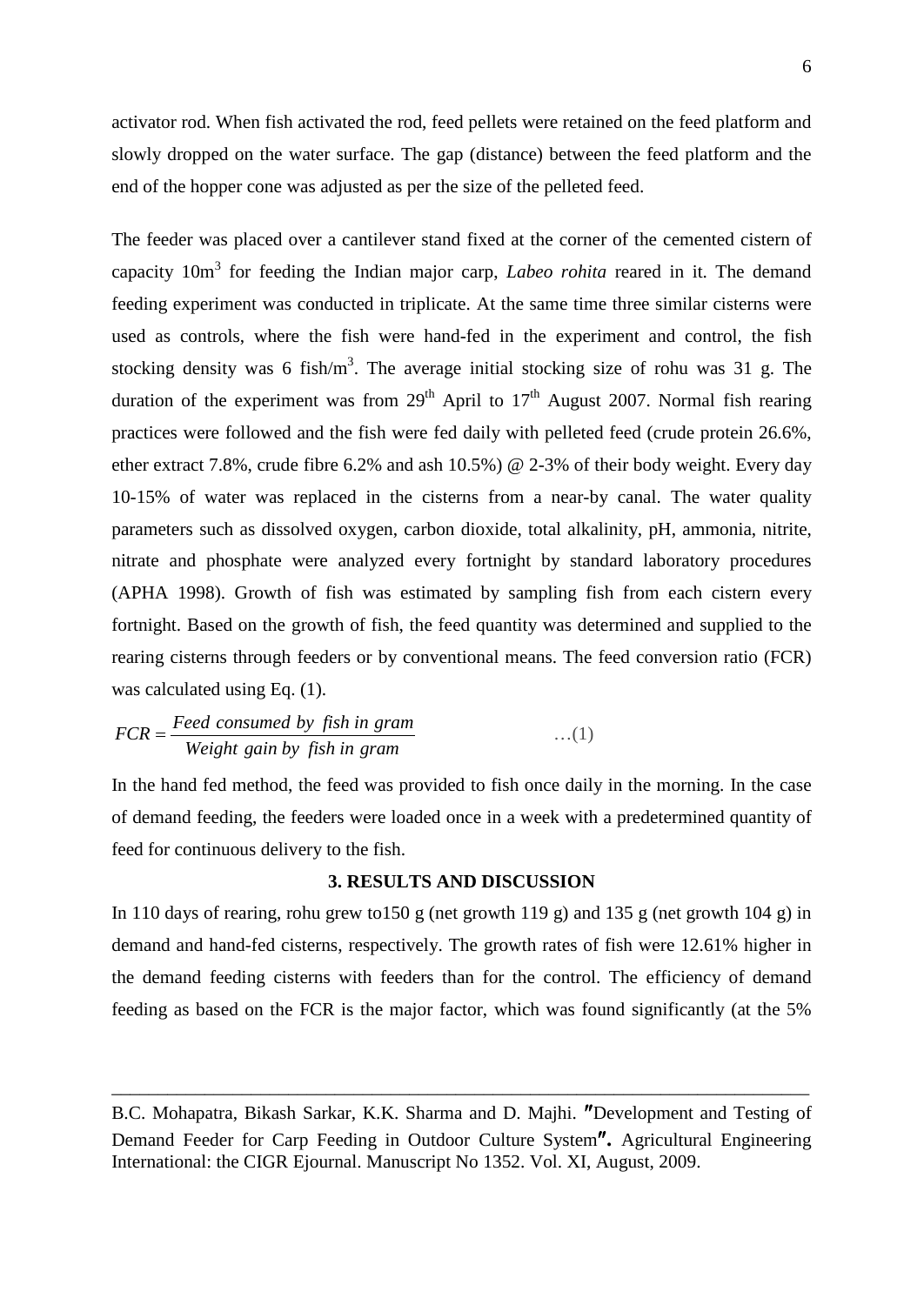level) superior than the control. Feed conversion ratios differed among the cisterns, but the average FCR was found superior in the demand-fed system (Table 2).

**Table 2. Weight gain of** *Labeo rohita* **and feed conversion ratios in demand-fed and hand-fed (control) control cisterns** 

| Treatment  | Initial weight $(g)$ | Total weight gain (g) | Feed conversion ratio |
|------------|----------------------|-----------------------|-----------------------|
|            |                      |                       | (FCR)                 |
| Hand fed   | $31 \pm 1.19$        | $135 \pm 1.79$ g      | $4.90 \pm 0.1$        |
| Demand fed | $31 \pm 1.11$        | $150 \pm 1.07$ g      | $3.62 \pm 0.02$       |

The observation showed that in hand-fed cisterns more feed was required (4.9 kg) than the demand-fed cistern (3.62 kg) to produce one kilogram of fish. During 110 days of experiment, the totals of 25.86 and 30.58 kg pelleted feed were used to produce 7.15 and 6.25 kg of fish in demand- and hand-fed cisterns respectfully. The cost was calculated approximately Rs  $11/$  per kg of feed in 2007. By using demand feeding, 4.72 kg feed worth of Rs 51.90 (say Rs 52/=) was saved during the experiment. The feeders were loaded with feed once in a week. During 110 days of experiment, 94 days did not require the feeders to be loaded. Considering a saving of half an hour every day for feed loading, the total number of man-hours saved was 47. The cost saved from man-hours calculated @ Rs 20/- per hour was Rs 960/-. Total cost saving from feed and labor was Rs 1012/-. It is known that the FRP products exposed to outdoor conditions can last up to ten years (Mohapatra et al., 2004). Thus, the depreciation value of the feeder for four months was calculated to be Rs 103/- only, which was less than the cost saved from feed and labor during the experiment. It justified the fact that the use of a demand feeder in a rearing system is beneficial and economical to the users.

The hopper of the presently designed feeder can hold 10 kg of feed, and if fed @ 2% of the body weight of fish per day, it can be used for feeding 500 kg of fish in the rearing system. In the hand-fed system, if 10 kg feed is to be used for fish, it will be difficult to know the quantity of feed that has gone to waste in the rearing medium. In the demand feeder system once 10 kg feed is loaded for feeding the fish, at the end of the day, the rest of the feed will remain in the feed hopper and can be used the next day. This will avoid organic pollution in the rearing system caused by the delivering of excess feed into the water. This can also

B.C. Mohapatra, Bikash Sarkar, K.K. Sharma and D. Majhi. ″Development and Testing of Demand Feeder for Carp Feeding in Outdoor Culture System″**.** Agricultural Engineering International: the CIGR Ejournal. Manuscript No 1352. Vol. XI, August, 2009.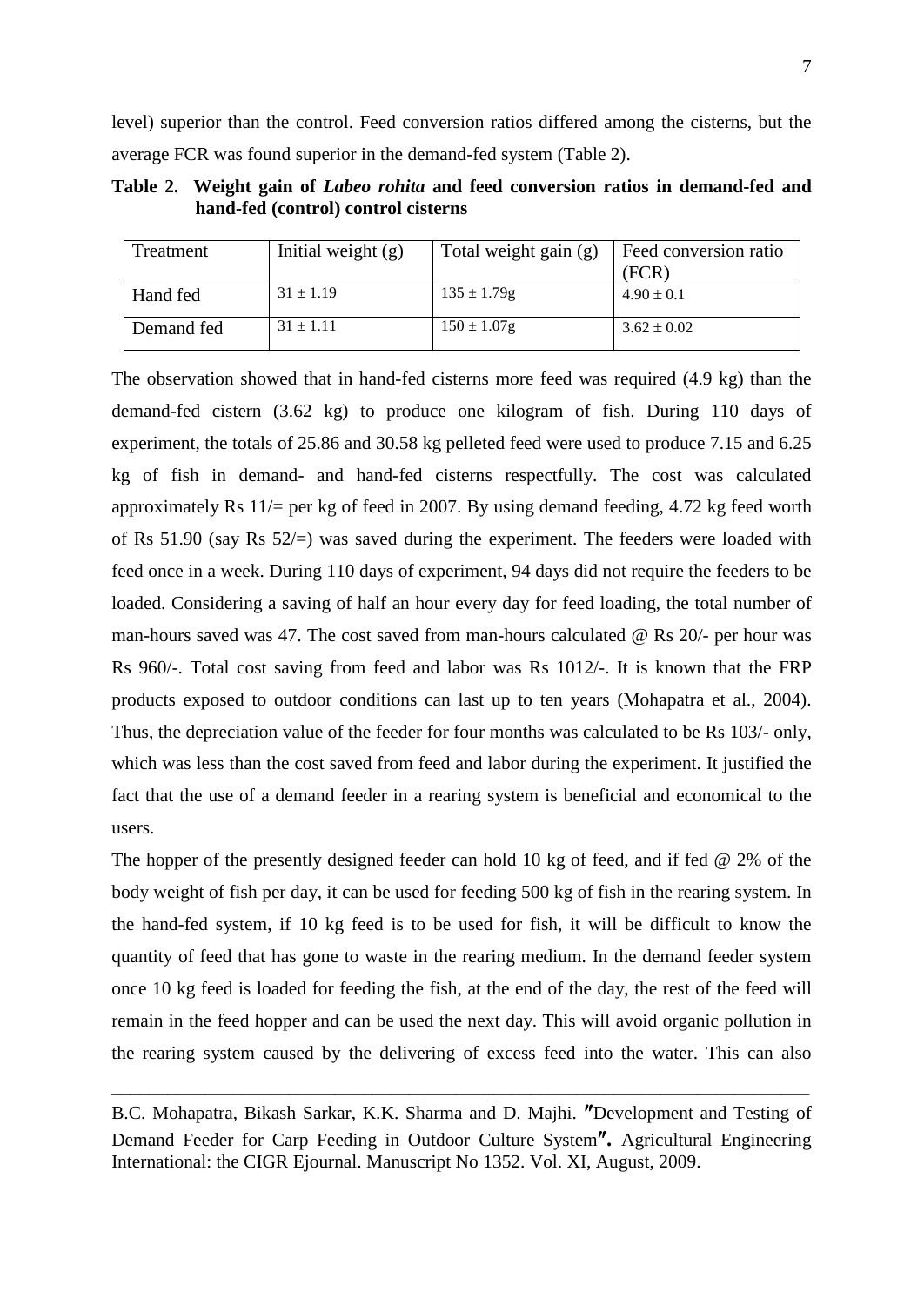provide an indication to the culturist regarding the feed demand of fish. The present study indicated that the demand feeders will increase feed consumption in fish by making it available to them continuously.

The water quality did not differ significantly between the demand- and hand-fed rearing cisterns (Table 3). This might have been due to the daily replacement of 10-15% of the water in the cisterns with freshwater drawn from a near by canal. The specifications of water quality standards for the protection of cyprinid fish are: DO (100% of samples  $\geq$ 5.0 mg/l); pH (6.0-9.0); nitrites (≤0.03 mg/l NO<sub>2</sub>) and non-ionized ammonia (≤1.0 mg/l NH<sub>3</sub>) (EEC, 1978). In the present study none of the water quality parameters exceeded these limits.

**Table 3. Water quality parameters in demand and hand-fed rearing cisterns during experimentation**

| Water parameter         | Source water<br>(canal) | Demand-fed cistern | Hand-fed cistern<br>(control) |
|-------------------------|-------------------------|--------------------|-------------------------------|
| $D.O.$ (mg/l)           | $4.4 \pm 0.5$           | $3.8 \pm 0.8$      | $3.6 \pm 0.6$                 |
| pH                      | $7.4 \pm 0.2$           | $7.1 \pm 0.3$      | $6.9 \pm 0.5$                 |
| Free $CO2$ (mg/l)       | $8.0 \pm 1.5$           | $10.0 \pm 2.0$     | $12.0 \pm 2.2$                |
| Total alkalinity (mg/l) | $140+5.5$               | $136 \pm 8.0$      | $130 \pm 14.0$                |
| $P_2O_5$ (mg/l)         | $0.05 \pm 0.01$         | $1.09 \pm 0.4$     | $1.32 \pm 0.8$                |
| $NH_4-N$ (mg/l)         | $0.06 \pm 0.02$         | $0.21 \pm 0.06$    | $0.33 \pm 0.06$               |
| $NO3-N$ (mg/l)          | $0.02 \pm 0.05$         | $0.15 \pm 0.06$    | $0.19 \pm 0.04$               |
| $NO2-N (mg/l)$          | Trace                   | $0.003 \pm 0.001$  | $0.005 \pm 0.001$             |

## **4. SUMMERY AND CONCLUSION**

The demand feeder designed was found suitable for feed delivery to Indian major carp in outdoor culture systems. The feed conversion ratio (FCR) was superior in the demand-fed system. Its use can save substantially on the cost of feed and of man-hours used for feeding. The feeder designed can hold 10 kg feed, which can be fed to 500 kg fish if fed @ 2% of their body weight per day.

#### **5. ACKNOWLEDGEMENT**

The authors are thankful to the Project Coordinator, ICAR-AICRP on APA, CIPHET, Ludhiana for financial support and to the Director, CIFA, Bhubaneswar for facilities provided for the research programme.

B.C. Mohapatra, Bikash Sarkar, K.K. Sharma and D. Majhi. ″Development and Testing of Demand Feeder for Carp Feeding in Outdoor Culture System″**.** Agricultural Engineering International: the CIGR Ejournal. Manuscript No 1352. Vol. XI, August, 2009.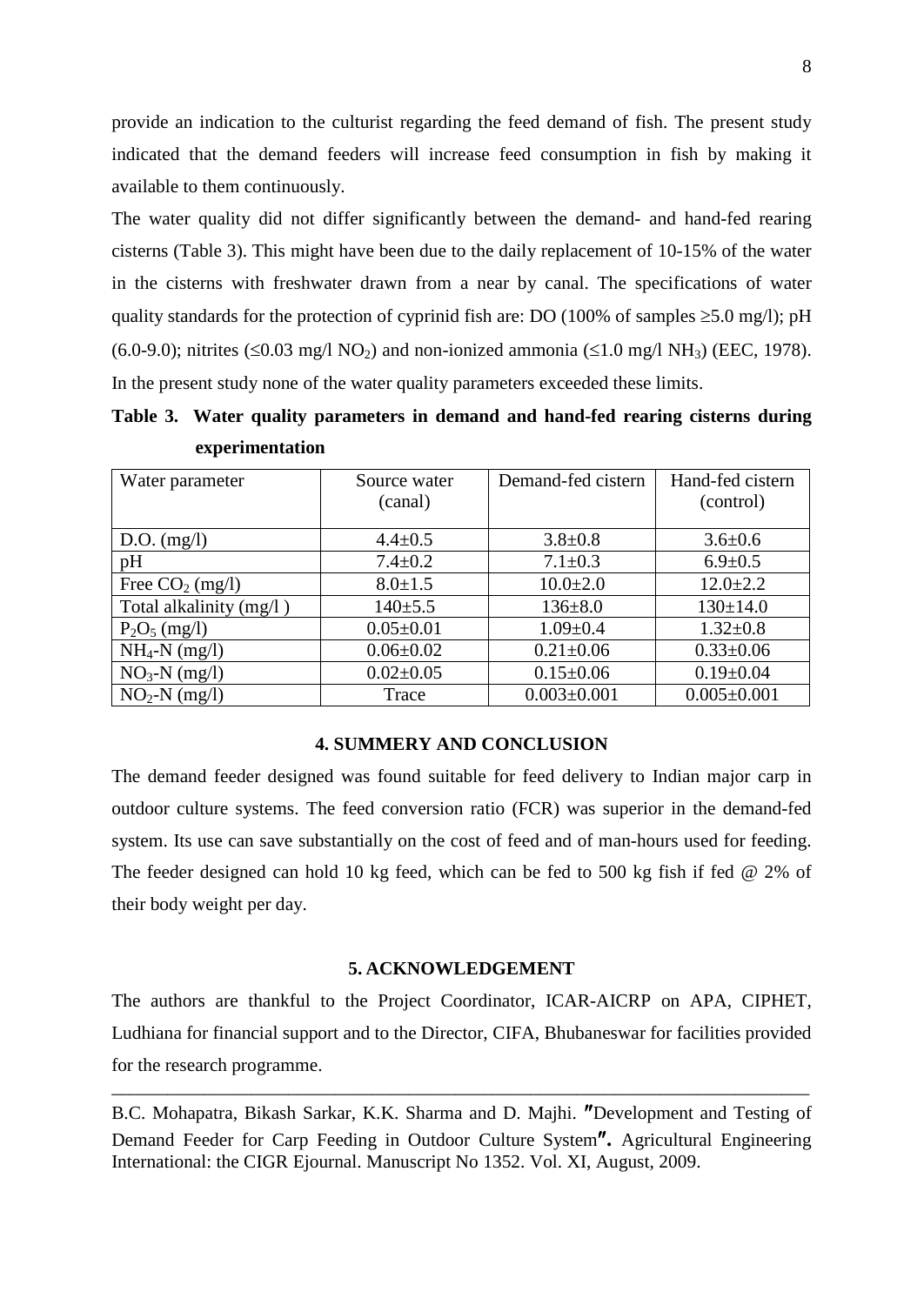#### **6.REFERENCES**

- Alanara, A. 1996. The use of self-feeder in rainbow trout (*Oncorhynchus mykiss*) production. Aquaculture, 145:1-20.
- Alexander, P., Victor, B., Samuel, A., 1993. A universal inexpensive self-demand feeder for elvers. Aquacultural Engineering, 12(2): 125-127.
- APHA, American Public Health Association, Water Pollution Central Federation and American Water Works Association, 1998. Standard methods for the examination of water and wastewater. 16 th ed. Boyd. Printing Company, Albana, New york. USA.
- Baldwin, W. J., 1983. The design and operation of an automatic feed dispenser. Aquaculture*,* 34: 151 -155.
- Charlton, N and P. Bergot, 1986. An improved automatic dry food dispenser for fish larvae. Prog. Fish Cult., 48: 156 -158.
- EEC,1978. Directive (78/659/EEC) on the quality of freshwater needing protection or improvement in order to support fish life. Oj L222. 14.8.78.
- FAO 2006. Fishery and aquaculture statistics. Food and Agriculture Organization, Rome.
- Meriwether, F. H., 1986. An inexpensive demand feeder for cage reared Tilapia. Prog. Fish Cult., 48: 226-228.
- Mohapatra, B. C., B. Sarkar, and S. K. Singh, 2003. Use of plastics in aquaculture. In: Satapathy, K. K. and Ashwani Kumar (Ed.) *Plasticulture intervention for agriculture development in North Eastern Region.* ICAR Research Complex for NEH Region, Umiam, Meghalaya: pp 290-305.
- Mohapatra, B. C**.**, S. K. Singh, B. Sarkar and D. Majhi, 2004. Portable carp hatchery for carp seed production. In: Technologies on Livestock and Fisheries for Poverty Alleviation in SAARC Countries. SAARC Agricultural Information Centre, Dhaka: pp 132-135.
- Parker, N. C., 1989. Low cost automated feeder for fry & fingerlings. Prog. Fish Cult., 51: 42- 46.
- Rubio, V. C., M. Vivas, A. Sánchez-Mut, F. J. Sánchez-Vázquez, D. Covès, G. Dutto, J. A. Madrid, 2004. [Self-feeding of European sea bass \(](http://www.sciencedirect.com/science?_ob=ArticleURL&_udi=B6T4D-4B5JPDS-3&_user=10&_coverDate=04%2F26%2F2004&_alid=827097820&_rdoc=24&_fmt=high&_orig=search&_cdi=4972&_sort=d&_docanchor=&view=c&_ct=89&_acct=C000050221&_version=1&_urlVersion=0&_u)*Dicentrarchus labrax*, L.) under [laboratory and farming conditions using a string sensor](http://www.sciencedirect.com/science?_ob=ArticleURL&_udi=B6T4D-4B5JPDS-3&_user=10&_coverDate=04%2F26%2F2004&_alid=827097820&_rdoc=24&_fmt=high&_orig=search&_cdi=4972&_sort=d&_docanchor=&view=c&_ct=89&_acct=C000050221&_version=1&_urlVersion=0&_u)**.** Aquacultur*e*, 233(1-4): 393- 403.

B.C. Mohapatra, Bikash Sarkar, K.K. Sharma and D. Majhi. ″Development and Testing of Demand Feeder for Carp Feeding in Outdoor Culture System″**.** Agricultural Engineering International: the CIGR Ejournal. Manuscript No 1352. Vol. XI, August, 2009.